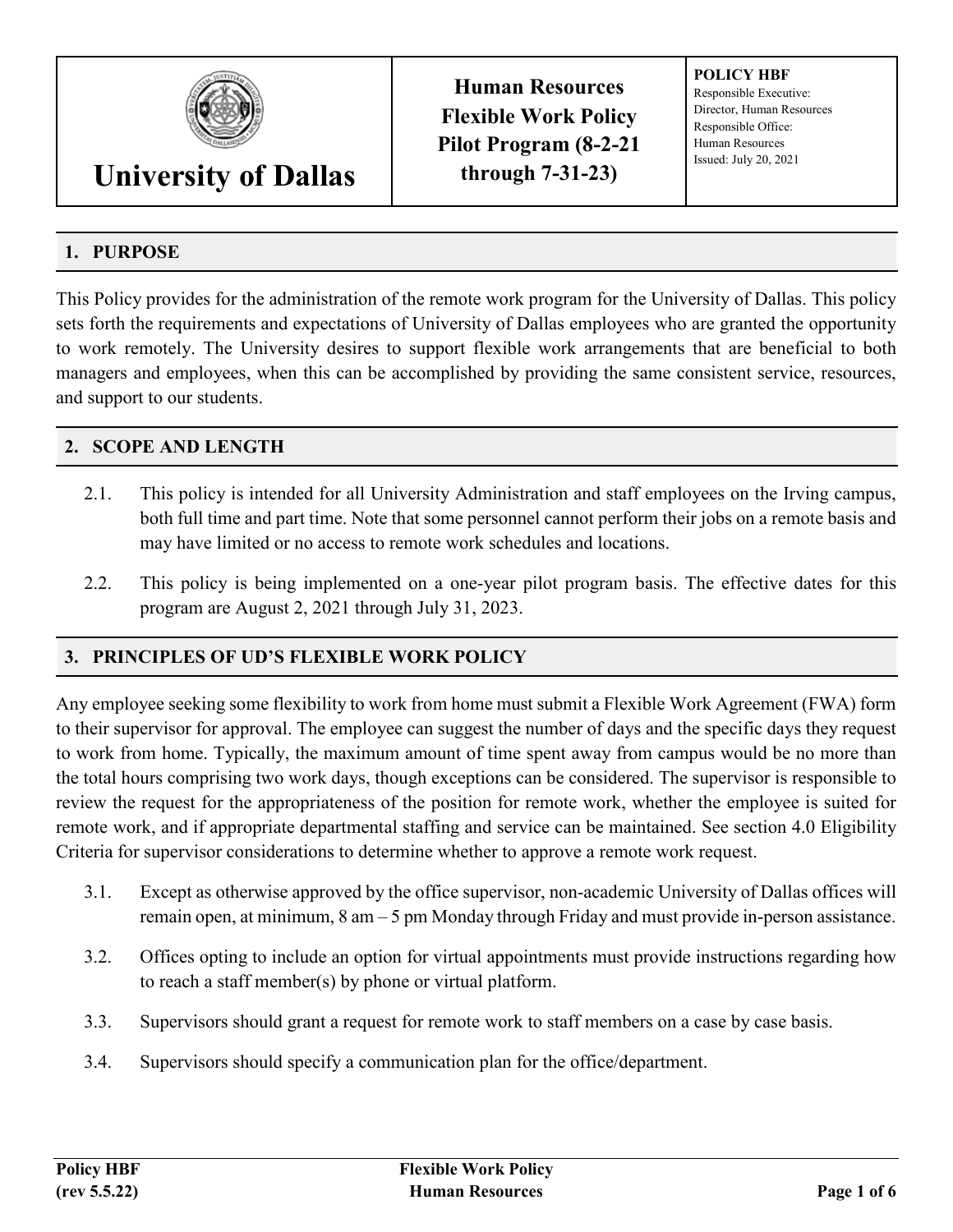- 3.4.1. It is up to the department how departmental telephone lines are handled. If an employee works from home, his or her individual telephone line should be forwarded so that the employee will receive office calls at home.
- 3.4.2. All employees on a flexible work schedule must share their calendar with rights to "event details" with their supervisor, as well as with department colleagues if requested by their supervisor.
- 3.4.3. All employees on a flexible work schedule must use Google Chat feature in Google Hangouts during the workday to make it easy and efficient to connect with the team members.
- 3.5. A Vice President or Dean may establish additional requirements to meet the needs of his or her areas of supervision. That may include, but is not limited to, the maximum number of hours an employee may work remotely in their weekly schedule, minimum staffing levels during core business hours (8 am – 5 pm), established exception periods (such as the first few weeks of the beginning or end of a semester), or other parameters for flexible hours.
- 3.6. The University reserves the right that a supervisor may make a temporary change to an employee's FWA based on a coverage shortage, special training, or the needs of the department. The supervisor is expected to give appropriate notice, given the situation.

#### **4. ELIGIBLITY CRITERIA**

There are various tax, benefit, and employment law considerations when allowing an employee to work remotely on a regular basis. Therefore, eligibility for remote work is limited to University Administration and staff employees located within the State of Texas**.**

- 4.1. Criteria to determine if a **position** is right for flexible work schedule:
	- 4.1.1. Consider the job duties that the incumbent of the position performs. A position may be considered suitable for a flexible work schedule if some or most of its responsibilities can be performed away from the regular campus work location. This change in work location should not impact productivity, customer service, operational efficiency, or team collaborations. The determination should be based on the type of work, not just on employee performance.
	- 4.1.2. Determine how much of the employee's role is customer facing and if this can be handled remotely.
	- 4.1.3. Determine level of staffing needed on campus based on departmental needs.
- 4.2. Criteria to determine if an **employee** is suited for a flexible work schedule:
	- 4.2.1. Determine the suitability of the employee's ability to work remotely based on past work performance.
		- 4.2.1.1. Employee performing the job has a demonstrated ability to work well with minimal supervision.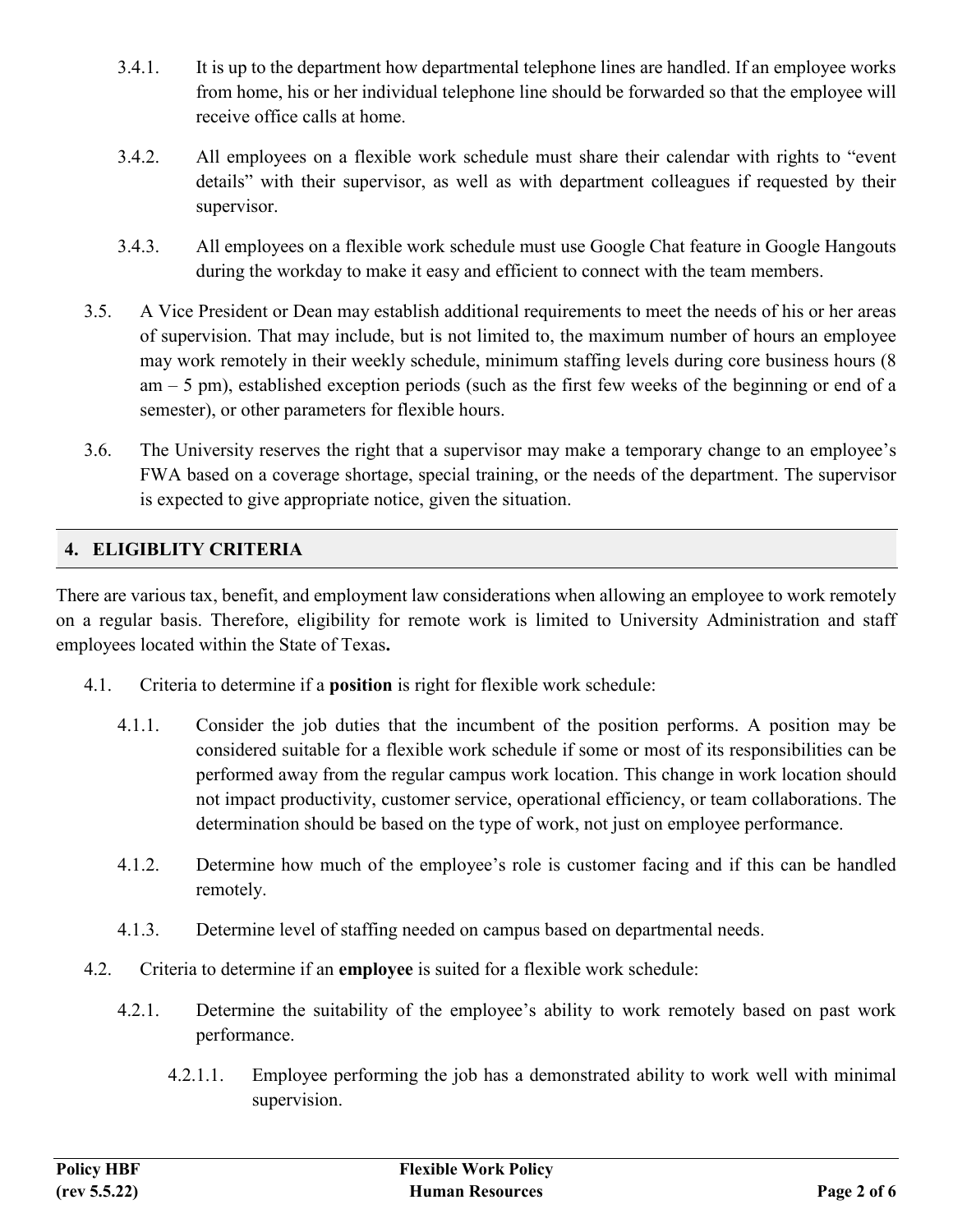- 4.2.1.2. Employee has a thorough knowledge and understanding of the job tasks and operations for which they are responsible.
- 4.2.1.3. Employee has demonstrated the ability to establish priorities and manage their time.
- 4.2.1.4. Employee performing the job has a history of reliable and responsible accomplishment of work duties.
- 4.2.2. All core duties of the job must be able to be performed remotely.
- 4.3. **Team Considerations** for approving flexible work schedule(s):
	- 4.3.1. When reviewing flexible work schedule requests, the supervisor should ensure fairness and equity across their staff by treating requests from employees in similar positions similarly.
	- 4.3.2. In determining days for flexible work schedule(s) across the team, the supervisor should coordinate flexible work schedules to ensure there is time for collaboration and coordination among the team.

# **5. APPROVAL PROCESS**

The Flexible Work Agreement (FWA) is an integral part of, and is incorporated into, this policy.

- 5.1. When a FWA is completed by the employee and approved by their supervisor/manager, the request shall be sent to the Vice President or Dean of that area for approval.
- 5.2. If the Vice President / Dean approves, the FWA will be sent to the Office of Human Resources  $(hr@udallas.edu)$  for documentation of the employee's work schedule and location.

## **6. FLEXIBLE WORK LOCATION**

Typically, the flexible work location will be the employee's home, or a location in the Dallas/Fort Worth area so that the employee is available to report to campus on alternating days.

- 6.1. Employees are not permitted to work out of state on a FWA.
- 6.2. If the employee is not a US citizen or permanent resident (green card holder), a change or addition of a work location may result in the need to update the employee's immigration record. Please consult with the Office of Human Resources prior to approving a FWA.
- 6.3. The employee is responsible for ensuring adequate resources, including but not limited to internet access and phone service, are necessary to complete all work-related tasks.

## **7. TERMINATION OF FWA**

The FWA is voluntary and is a privilege, not a right. The FWA may be terminated by the University at any time with ten (10) calendar days written notice or by the employee with ten (10) calendar days written notice.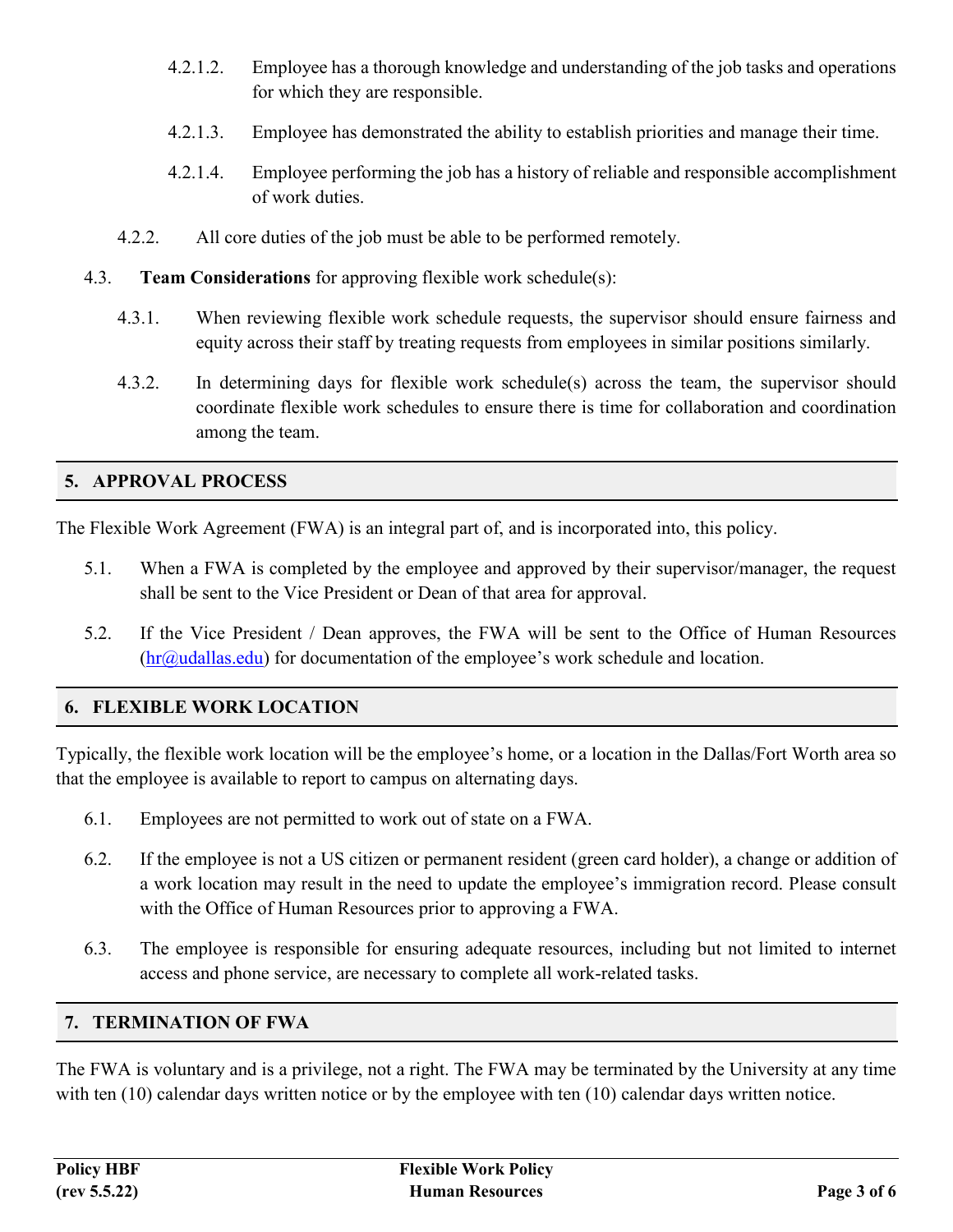- 7.1. A FWA may be terminated with ten (10) calendar days written notice when:
	- 7.1.1. A shortfall in the quantity or quality of the employee's work continues to decline after coaching, as compared to the employee's previous work or those who work on site.
	- 7.1.2. The supervisor is unable to obtain a prompt response from the employee during regular work hours.
	- 7.1.3. Persistent distractions at the remote work location while communicating with the employee that become disruptive to a team or interfere with the employee's ability to perform the duties and responsibilities of their work.
	- 7.1.4. The supervisor determines remote work is no longer in the best interest of the department for legitimate business reasons.
- 7.2. The Office of Human Resources should be notified when a FWA is terminated by a supervisor or employee.

## **8. SECURITY OF INFORMATION**

Employees on a FWA are expected to follow the University's Acceptable Use policy. The employee may not compromise confidentiality or security of University information due to remote work or remote computer access. Breaches of information security while working remotely may result in the termination of the FWA and/or disciplinary action up to and including termination.

#### **9. DEFINITIONS**

- 9.1. **"Remote Work"** means work that is completed by an employee at a remote location away from the University campus, approved and scheduled in advance as part of a Flexible Work Agreement.
- 9.2. **"Hybrid Schedule"** means a combination of remote work and on campus work scheduled via alternating days, as approved by the supervisor.
- 9.3. **"Flexible Starting/Ending Time"** there is flexibility in an employee's scheduled starting and ending times (regardless of remote or on campus work).
- 9.4. **"University"** and **"the University"** mean the University of Dallas.

| <b>IV. RESPUNSIBILITIES</b> |                                                                                        |  |  |  |
|-----------------------------|----------------------------------------------------------------------------------------|--|--|--|
| <b>Responsible Party</b>    | <b>List of Responsibilities</b>                                                        |  |  |  |
| Office of Human Resources   | 1. Monitor compliance with this Policy.                                                |  |  |  |
| Supervisor/Manager          | 1. Receive requests for Flexible Work Agreement.<br>2. Evaluate and grant or deny FWA. |  |  |  |

#### **10. RESPONSIBILITIES**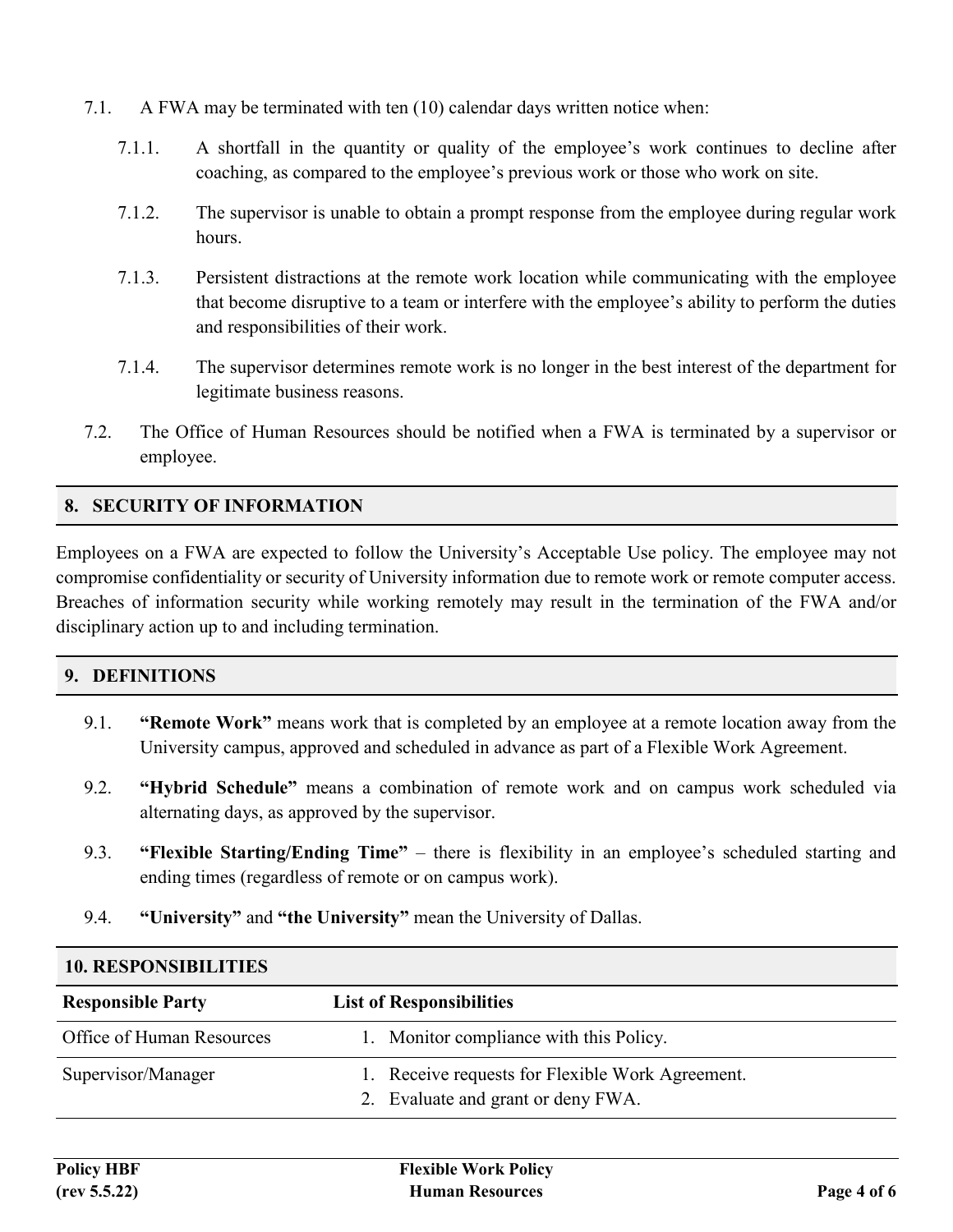|                     | 3. If the FWA is approved by the Supervisor/Manager, the<br>Supervisor/Manager forwards the FWA to the appropriate Vice<br>President / Dean.<br>4. Notify the Office of Human Resources if FWA is terminated.<br>5. Coordinate use and monitor effectiveness of flexible work<br>arrangements.       |  |
|---------------------|------------------------------------------------------------------------------------------------------------------------------------------------------------------------------------------------------------------------------------------------------------------------------------------------------|--|
| Vice President/Dean | 1. Receive FWAs approved by Supervisor/Manager.<br>2. Evaluate and grant or deny FWA.<br>3. If the FWA is approved, the Vice President/Dean forwards the FWA<br>to the Office of Human Resources for inclusion in the employee's<br>file.<br>4. Monitor effectiveness of flexible work arrangements. |  |

#### **11. PROCEDURES**

| <b>Task</b>                                                     | Procedure                                                                                                                                                                                                                                                                                           |  |  |
|-----------------------------------------------------------------|-----------------------------------------------------------------------------------------------------------------------------------------------------------------------------------------------------------------------------------------------------------------------------------------------------|--|--|
| <b>Evaluation of FWAs</b>                                       | 1. Supervisor/Manager receives FWA request and makes initial<br>decision to grant or deny.<br>2. Vice President/Dean receives approved FWA requests and makes<br>secondary decision to grant or deny.<br>3. Vice President/Dean forwards approved FWA requests to the<br>Office of Human Resources. |  |  |
| Coordination and Monitoring of<br><b>Employee Effectiveness</b> | The Supervisor/Manager and the Vice President/Dean coordinate<br>1.<br>and monitor employee effectiveness in light of FWAs.<br>The Supervisor/Manager and/or Vice President/Dean institute<br>2.<br>guidelines or requirements for use of FWAs.                                                     |  |  |
| <b>12. POLICY ENFORCEMENT</b>                                   |                                                                                                                                                                                                                                                                                                     |  |  |
| Enforcement                                                     | The Office of the General Counsel or the Office of Human Resources will<br>investigate suspected violations of this Policy, and take appropriate action<br>in accordance with University policy.                                                                                                    |  |  |
| <b>Reporting Violations</b>                                     | Report suspected violations of this Policy to the Office of the General<br>Counsel or the Office of Human Resources.                                                                                                                                                                                |  |  |
| <b>13. RELATED DOCUMENTS</b>                                    |                                                                                                                                                                                                                                                                                                     |  |  |
| <b>Policy or Document</b>                                       | <b>Web Address</b>                                                                                                                                                                                                                                                                                  |  |  |
| Office of Human Resources                                       | https://udallas.edu/offices/hr/                                                                                                                                                                                                                                                                     |  |  |

#### **14. CONTACTS**

| Subject | <b>Office or Position</b> | <b>Telephone Number</b> | <b>Office Email or URL</b> |
|---------|---------------------------|-------------------------|----------------------------|
|---------|---------------------------|-------------------------|----------------------------|